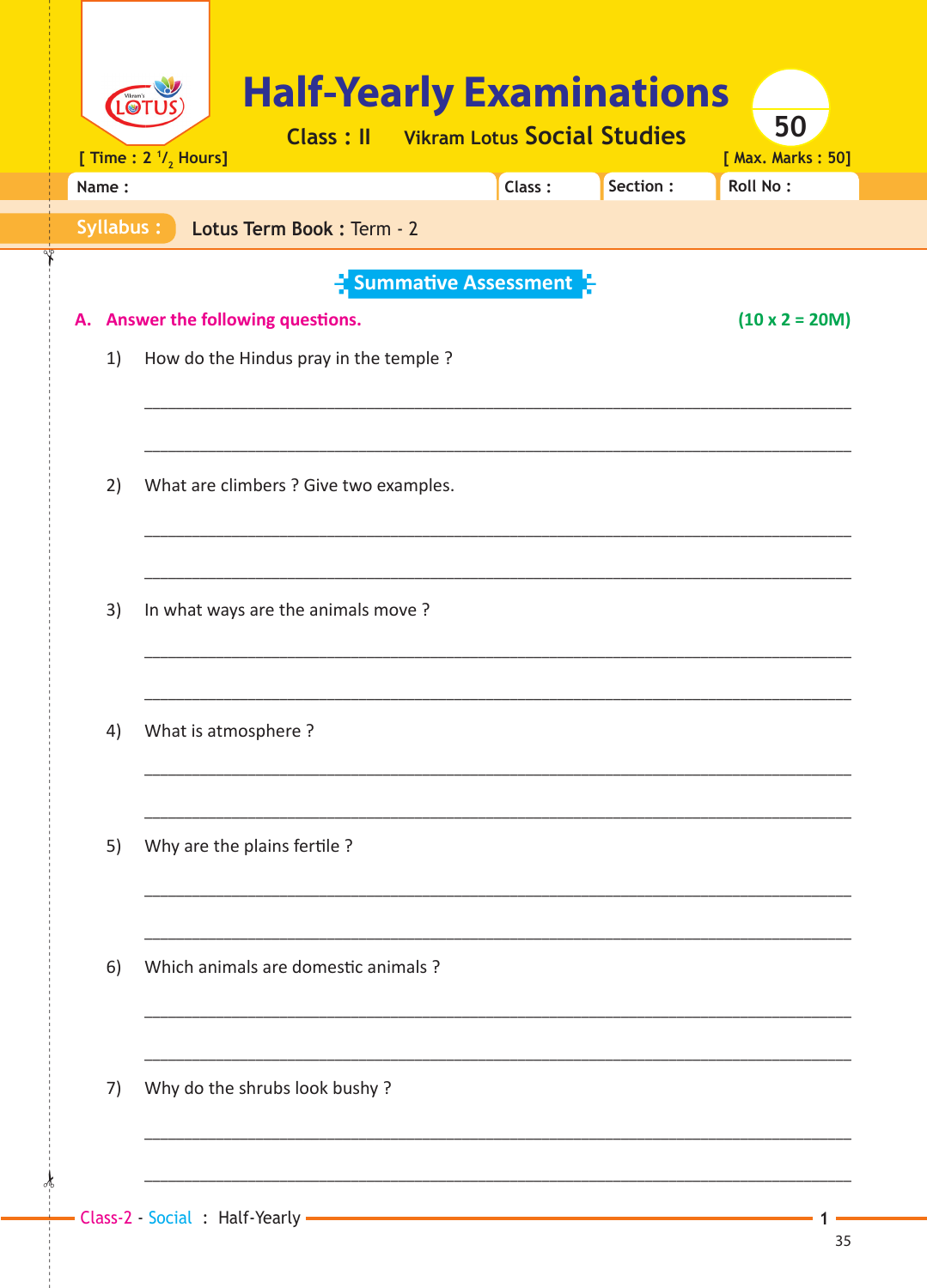|                             | 8)<br>Name the things that you buy from a stationary shop? |                                                                                                                                                                                                                                      |                |  |  |  |  |  |  |  |
|-----------------------------|------------------------------------------------------------|--------------------------------------------------------------------------------------------------------------------------------------------------------------------------------------------------------------------------------------|----------------|--|--|--|--|--|--|--|
|                             | 9)                                                         | How do different animals move?<br>,我们的人们就会在这里的人们,我们的人们就会在这里,我们的人们就会在这里,我们的人们就会在这里,我们的人们就会在这里,我们的人们就会在这里,我们的人们就会在这里                                                                                                                   |                |  |  |  |  |  |  |  |
|                             | 10) Why do sikhs go to the the gurudwara?                  |                                                                                                                                                                                                                                      |                |  |  |  |  |  |  |  |
| <b>Formative Assessment</b> |                                                            |                                                                                                                                                                                                                                      |                |  |  |  |  |  |  |  |
| Β.                          |                                                            | Fill in the blanks with suitable words given in the box.                                                                                                                                                                             | $(5 x 1 = 5M)$ |  |  |  |  |  |  |  |
|                             |                                                            | spinach parrots cleanest<br>medicines<br>earth                                                                                                                                                                                       |                |  |  |  |  |  |  |  |
|                             |                                                            |                                                                                                                                                                                                                                      |                |  |  |  |  |  |  |  |
|                             | can copy us talking.<br>2)                                 |                                                                                                                                                                                                                                      |                |  |  |  |  |  |  |  |
|                             | 3)                                                         | Rain water is the <b>contract the contract of the set of the set of the set of the set of the set of the set of the set of the set of the set of the set of the set of the set of the set of the set of the set of the set of th</b> |                |  |  |  |  |  |  |  |
|                             | 4)                                                         | is very beautiful and precious.<br>Our                                                                                                                                                                                               |                |  |  |  |  |  |  |  |
|                             | 5)                                                         |                                                                                                                                                                                                                                      |                |  |  |  |  |  |  |  |
|                             |                                                            | C. Write 'T' for true and 'F' for false statements.                                                                                                                                                                                  | $(5 x 1 = 5M)$ |  |  |  |  |  |  |  |
|                             | 1)                                                         | We can buy apples from a grocery shop.                                                                                                                                                                                               |                |  |  |  |  |  |  |  |
|                             | 2)                                                         | Agriculture is possible in plains.                                                                                                                                                                                                   |                |  |  |  |  |  |  |  |
|                             | 3)                                                         | Some wild animals do not have permanent houses.                                                                                                                                                                                      |                |  |  |  |  |  |  |  |
|                             | 4)                                                         | The life of a banyan tree is one season.                                                                                                                                                                                             |                |  |  |  |  |  |  |  |
|                             | 5)                                                         | The Bible is the holy book of the Muslims.                                                                                                                                                                                           |                |  |  |  |  |  |  |  |

 $-2-$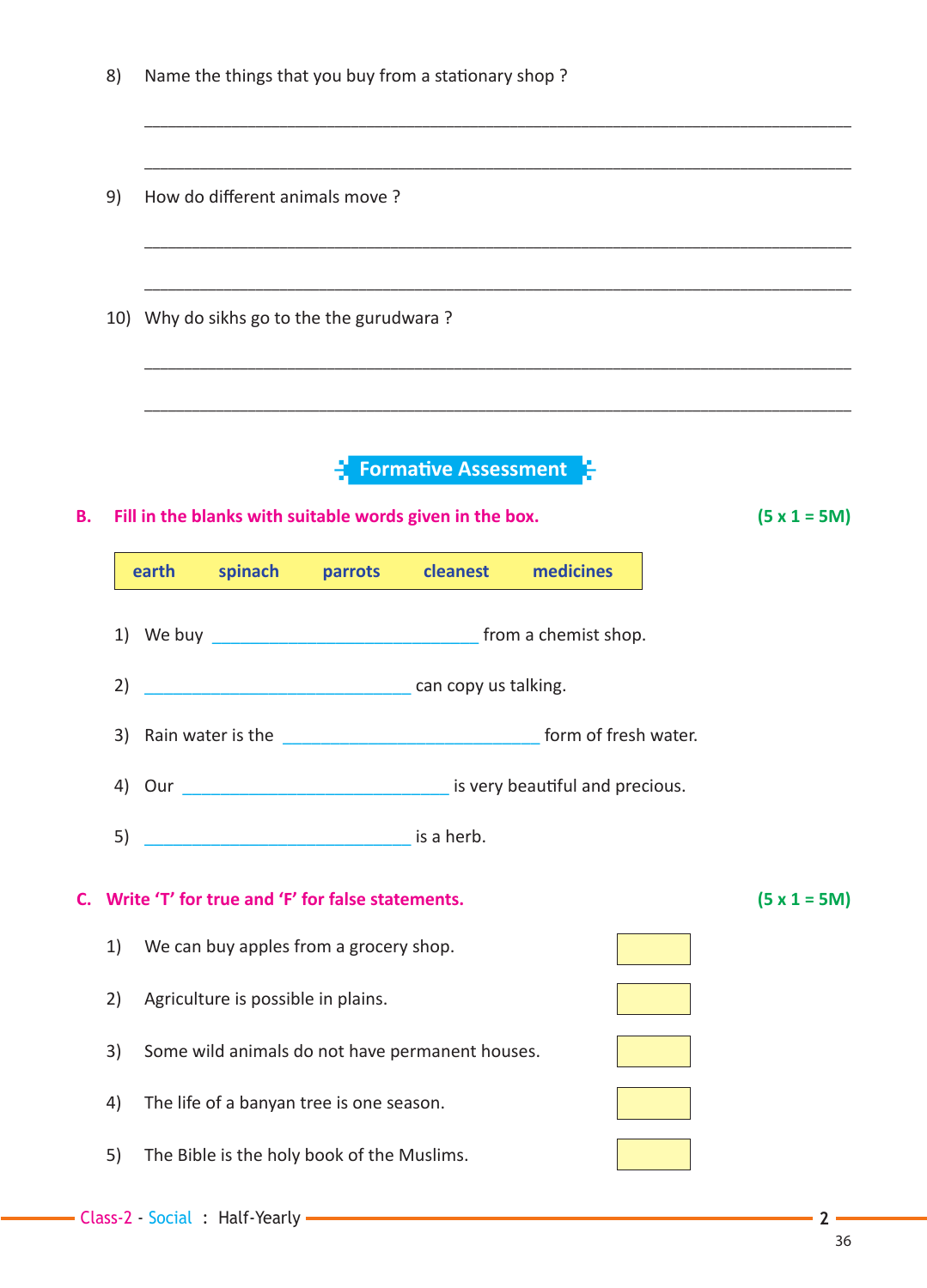| D. |    | Multiple choice questions. Tick ( $\checkmark$ ) the correct option.                  |                  | $(5 x 1 = 5M)$      |                  |  |  |  |
|----|----|---------------------------------------------------------------------------------------|------------------|---------------------|------------------|--|--|--|
|    | 1) | Who is the founder of Christianity?                                                   |                  |                     |                  |  |  |  |
|    |    | i) Guru Nanak                                                                         | ii) Jesus Christ | iii) Mahavira       | iv) Gautam Budha |  |  |  |
|    | 2) | Many rivers and streams flow through                                                  |                  |                     |                  |  |  |  |
|    |    | i) deserts                                                                            | ii) plateaus     | iii) tablelands     | iv) plains       |  |  |  |
|    | 3) | When we are sick we go to a                                                           |                  |                     |                  |  |  |  |
|    |    | i) market                                                                             | ii) park         | iii) police station | iv) hospital     |  |  |  |
|    | 4) | The model of the earth is a                                                           |                  |                     |                  |  |  |  |
|    |    | i) globe                                                                              | ii) map          | iii) atlas          | iv) cartograph   |  |  |  |
|    | 5) | Who looks after a temple ?                                                            |                  |                     |                  |  |  |  |
|    |    | i) Father                                                                             | ii) Qazi         | iii) Pujari         | iv) Granthi      |  |  |  |
|    |    | E. Rearrange the letters in the bracket to form correct words.<br>$(4 \times 1 = 4M)$ |                  |                     |                  |  |  |  |
|    | 1) | Animals that guard our homes ________________________________ (OGSD)                  |                  |                     |                  |  |  |  |
|    | 2) |                                                                                       |                  |                     |                  |  |  |  |
|    | 3) |                                                                                       |                  |                     |                  |  |  |  |
|    | 4) |                                                                                       |                  |                     |                  |  |  |  |
|    |    |                                                                                       |                  |                     |                  |  |  |  |

 $\frac{1}{2}$ 

✁